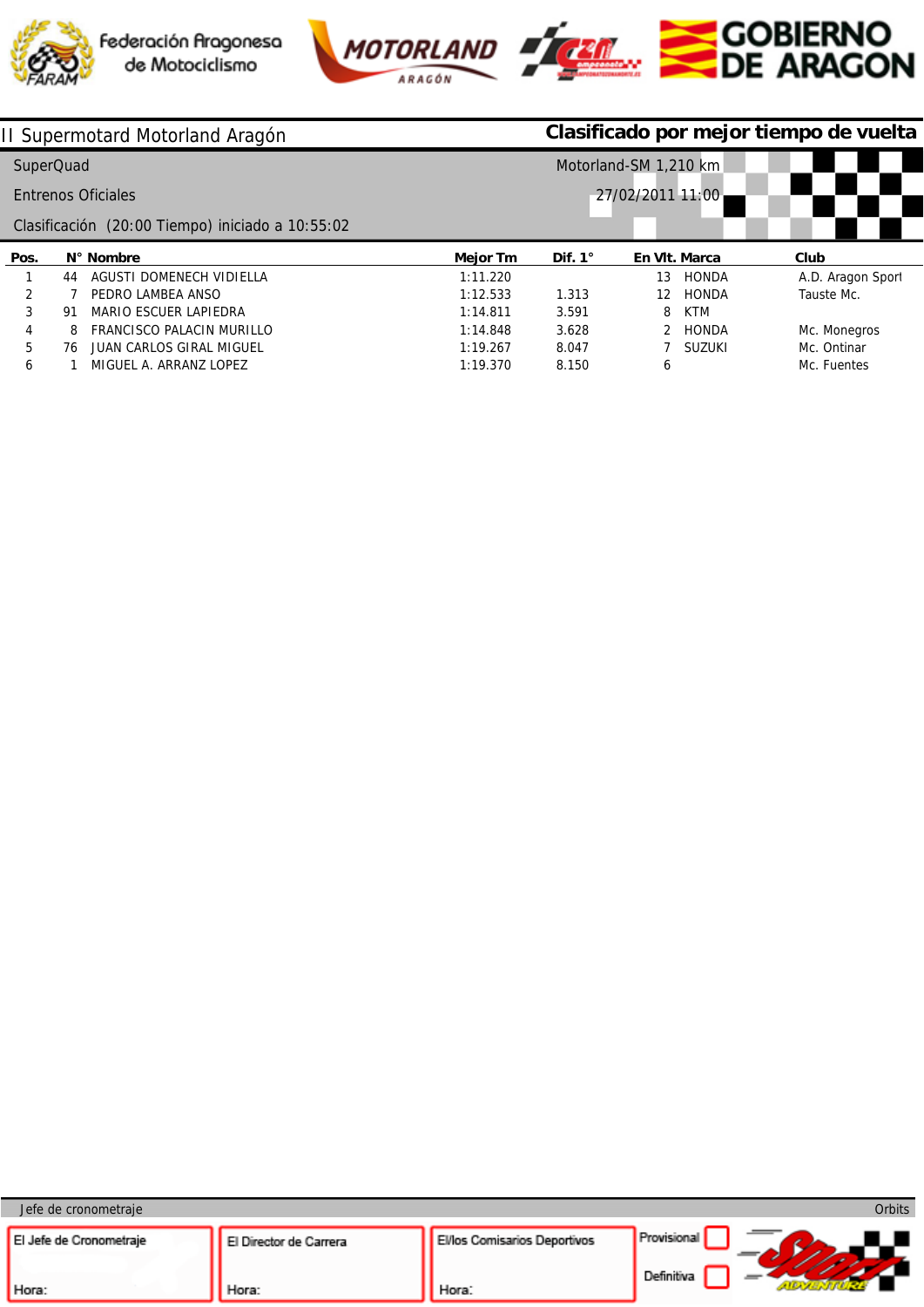







Orbits

# II Supermotard Motorland Aragón

| SuperQuad               |                               |                       |                                                  |                         |                      |                            |                                    | Motorland-SM 1,210 km |        |      |                    |
|-------------------------|-------------------------------|-----------------------|--------------------------------------------------|-------------------------|----------------------|----------------------------|------------------------------------|-----------------------|--------|------|--------------------|
|                         | <b>Entrenos Oficiales</b>     |                       |                                                  |                         |                      |                            |                                    | 27/02/2011 11:00      |        |      |                    |
|                         |                               |                       | Clasificación (20:00 Tiempo) iniciado a 10:55:02 |                         |                      |                            |                                    |                       |        |      |                    |
| Lap                     | Lap Tm                        | Diff                  | <b>Time of Day</b>                               | Lap<br>1                | Lap Tm               | Diff                       | <b>Time of Day</b><br>10:56:40.704 | Lap                   | Lap Tm | Diff | <b>Time of Day</b> |
|                         | (44) AGUSTI DOMENECH VIDIELLA |                       |                                                  | $\overline{\mathbf{c}}$ | 1:33.754             | $+14.384$                  | 10:58:14.458                       |                       |        |      |                    |
| 1                       |                               |                       | 10:56:50.849                                     | 3                       | 1:34.225             | $+14.855$                  | 10:59:48.683                       |                       |        |      |                    |
| $\sqrt{2}$              | 1:26.111                      | $+14.891$             | 10:58:16.960                                     | 4<br>5                  | 8:10.683             | $+6:51.313$<br>$+3:36.542$ | 11:07:59.366<br>11:12:55.278       |                       |        |      |                    |
| 3                       | 1:13.150                      | $+1.930$              | 10:59:30.110                                     | 6                       | 4:55.912<br>1:19.370 |                            | 11:14:14.648                       |                       |        |      |                    |
| 4                       | 1:41.296                      | $+30.076$             | 11:01:11.406<br>11:02:25.797                     | $\overline{7}$          | 1:39.594             | $+20.224$                  | 11:15:54.242                       |                       |        |      |                    |
| 5<br>6                  | 1:14.391<br>1:12.645          | $+3.171$<br>$+1.425$  | 11:03:38.442                                     |                         |                      |                            |                                    |                       |        |      |                    |
| $\boldsymbol{7}$        | 1:56.271                      | $+45.051$             | 11:05:34.713                                     |                         |                      |                            |                                    |                       |        |      |                    |
| 8                       | 1:12.070                      | $+0.850$              | 11:06:46.783                                     |                         |                      |                            |                                    |                       |        |      |                    |
| $\boldsymbol{9}$        | 1:55.462                      | +44.242               | 11:08:42.245                                     |                         |                      |                            |                                    |                       |        |      |                    |
| 10                      | 1:11.805                      | $+0.585$              | 11:09:54.050                                     |                         |                      |                            |                                    |                       |        |      |                    |
| 11                      | 1:51.969                      | +40.749               | 11:11:46.019                                     |                         |                      |                            |                                    |                       |        |      |                    |
| 12                      | 1:51.513                      | $+40.293$             | 11:13:37.532                                     |                         |                      |                            |                                    |                       |        |      |                    |
| 13                      | 1:11.220                      |                       | 11:14:48.752                                     |                         |                      |                            |                                    |                       |        |      |                    |
| 14                      | 1:51.461                      | $+40.241$             | 11:16:40.213                                     |                         |                      |                            |                                    |                       |        |      |                    |
|                         | (7) PEDRO LAMBEA ANSO         |                       |                                                  |                         |                      |                            |                                    |                       |        |      |                    |
| 1                       |                               |                       | 10:56:50.053                                     |                         |                      |                            |                                    |                       |        |      |                    |
| $\overline{\mathbf{c}}$ | 1:34.718                      | $+22.185$             | 10:58:24.771                                     |                         |                      |                            |                                    |                       |        |      |                    |
| 3                       | 1:21.097                      | $+8.564$              | 10:59:45.868                                     |                         |                      |                            |                                    |                       |        |      |                    |
| 4                       | 1:18.267                      | $+5.734$              | 11:01:04.135                                     |                         |                      |                            |                                    |                       |        |      |                    |
| 5                       | 1:17.753                      | $+5.220$              | 11:02:21.888                                     |                         |                      |                            |                                    |                       |        |      |                    |
| 6                       | 1:14.760                      | $+2.227$              | 11:03:36.648                                     |                         |                      |                            |                                    |                       |        |      |                    |
| $\boldsymbol{7}$        | 1:15.506                      | $+2.973$              | 11:04:52.154                                     |                         |                      |                            |                                    |                       |        |      |                    |
| 8                       | 6:08.504                      | +4:55.971             | 11:11:00.658                                     |                         |                      |                            |                                    |                       |        |      |                    |
| $\boldsymbol{9}$        | 1:14.642                      | $+2.109$              | 11:12:15.300                                     |                         |                      |                            |                                    |                       |        |      |                    |
| 10<br>11                | 1:14.569<br>1:14.413          | $+2.036$<br>$+1.880$  | 11:13:29.869                                     |                         |                      |                            |                                    |                       |        |      |                    |
| 12                      | 1:12.533                      |                       | 11:14:44.282<br>11:15:56.815                     |                         |                      |                            |                                    |                       |        |      |                    |
|                         |                               |                       |                                                  |                         |                      |                            |                                    |                       |        |      |                    |
| 1                       | (91) MARIO ESCUER LAPIEDRA    |                       | 10:56:41.590                                     |                         |                      |                            |                                    |                       |        |      |                    |
| $\sqrt{2}$              | 1:21.843                      | $+7.032$              | 10:58:03.433                                     |                         |                      |                            |                                    |                       |        |      |                    |
| 3                       | 1:18.687                      | $+3.876$              | 10:59:22.120                                     |                         |                      |                            |                                    |                       |        |      |                    |
| 4                       | 1:26.189                      | $+11.378$             | 11:00:48.309                                     |                         |                      |                            |                                    |                       |        |      |                    |
| 5                       | 1:22.847                      | $+8.036$              | 11:02:11.156                                     |                         |                      |                            |                                    |                       |        |      |                    |
| 6                       | 1:30.733                      | $+15.922$             | 11:03:41.889                                     |                         |                      |                            |                                    |                       |        |      |                    |
| $\overline{7}$          | 1:18.811                      | $+4.000$              | 11:05:00.700                                     |                         |                      |                            |                                    |                       |        |      |                    |
| 8                       | 1:14.811                      |                       | 11:06:15.511                                     |                         |                      |                            |                                    |                       |        |      |                    |
|                         | (8) FRANCISCO PALACIN MURILLO |                       |                                                  |                         |                      |                            |                                    |                       |        |      |                    |
| -1                      |                               |                       | 10:57:08.533                                     |                         |                      |                            |                                    |                       |        |      |                    |
| $\overline{\mathbf{c}}$ | 1:14.848                      |                       | 10:58:23.381                                     |                         |                      |                            |                                    |                       |        |      |                    |
| 3                       | 1:21.004                      | $+6.156$              | 10:59:44.385                                     |                         |                      |                            |                                    |                       |        |      |                    |
| 4                       | 1:19.349                      | $+4.501$              | 11:01:03.734                                     |                         |                      |                            |                                    |                       |        |      |                    |
| 5                       | 1:27.339                      | $+12.491$             | 11:02:31.073                                     |                         |                      |                            |                                    |                       |        |      |                    |
| 6                       | 1:25.638                      | $+10.790$             | 11:03:56.711                                     |                         |                      |                            |                                    |                       |        |      |                    |
| $\boldsymbol{7}$        | 1:17.486                      | $+2.638$              | 11:05:14.197                                     |                         |                      |                            |                                    |                       |        |      |                    |
| 8                       | 1:18.511                      | $+3.663$              | 11:06:32.708                                     |                         |                      |                            |                                    |                       |        |      |                    |
| $\boldsymbol{9}$        | 4:10.096                      | $+2:55.248$           | 11:10:42.804                                     |                         |                      |                            |                                    |                       |        |      |                    |
| 10<br>11                | 1:17.919<br>1:17.887          | $+3.071$<br>$+3.039$  | 11:12:00.723<br>11:13:18.610                     |                         |                      |                            |                                    |                       |        |      |                    |
| 12                      | 1:18.697                      | $+3.849$              | 11:14:37.307                                     |                         |                      |                            |                                    |                       |        |      |                    |
|                         |                               |                       |                                                  |                         |                      |                            |                                    |                       |        |      |                    |
|                         | (76) JUAN CARLOS GIRAL MIGUEL |                       |                                                  |                         |                      |                            |                                    |                       |        |      |                    |
| $\mathbf{1}$            |                               |                       | 10:56:40.753                                     |                         |                      |                            |                                    |                       |        |      |                    |
| $\sqrt{2}$              | 1:21.913                      | $+2.646$              | 10:58:02.666                                     |                         |                      |                            |                                    |                       |        |      |                    |
| 3                       | 1:21.212                      | $+1.945$              | 10:59:23.878                                     |                         |                      |                            |                                    |                       |        |      |                    |
| 4<br>5                  | 1:27.670<br>1:34.172          | $+8.403$<br>$+14.905$ | 11:00:51.548<br>11:02:25.720                     |                         |                      |                            |                                    |                       |        |      |                    |
| 6                       | 1:19.553                      | $+0.286$              | 11:03:45.273                                     |                         |                      |                            |                                    |                       |        |      |                    |
| $\overline{7}$          | 1:19.267                      |                       | 11:05:04.540                                     |                         |                      |                            |                                    |                       |        |      |                    |
| 8                       | 1:23.046                      | $+3.779$              | 11:06:27.586                                     |                         |                      |                            |                                    |                       |        |      |                    |
|                         | (1) MIGUEL A. ARRANZ LOPEZ    |                       |                                                  |                         |                      |                            |                                    |                       |        |      |                    |

Jefe de cronometraje

Director de Carrera Provisional El/los Comisarios Deportivos El Director de Carrera www.sport-adventure.net  $\sim$  m Licenciado a: SPORT ADVENTURE Definitiva Hora: Hora: Hora: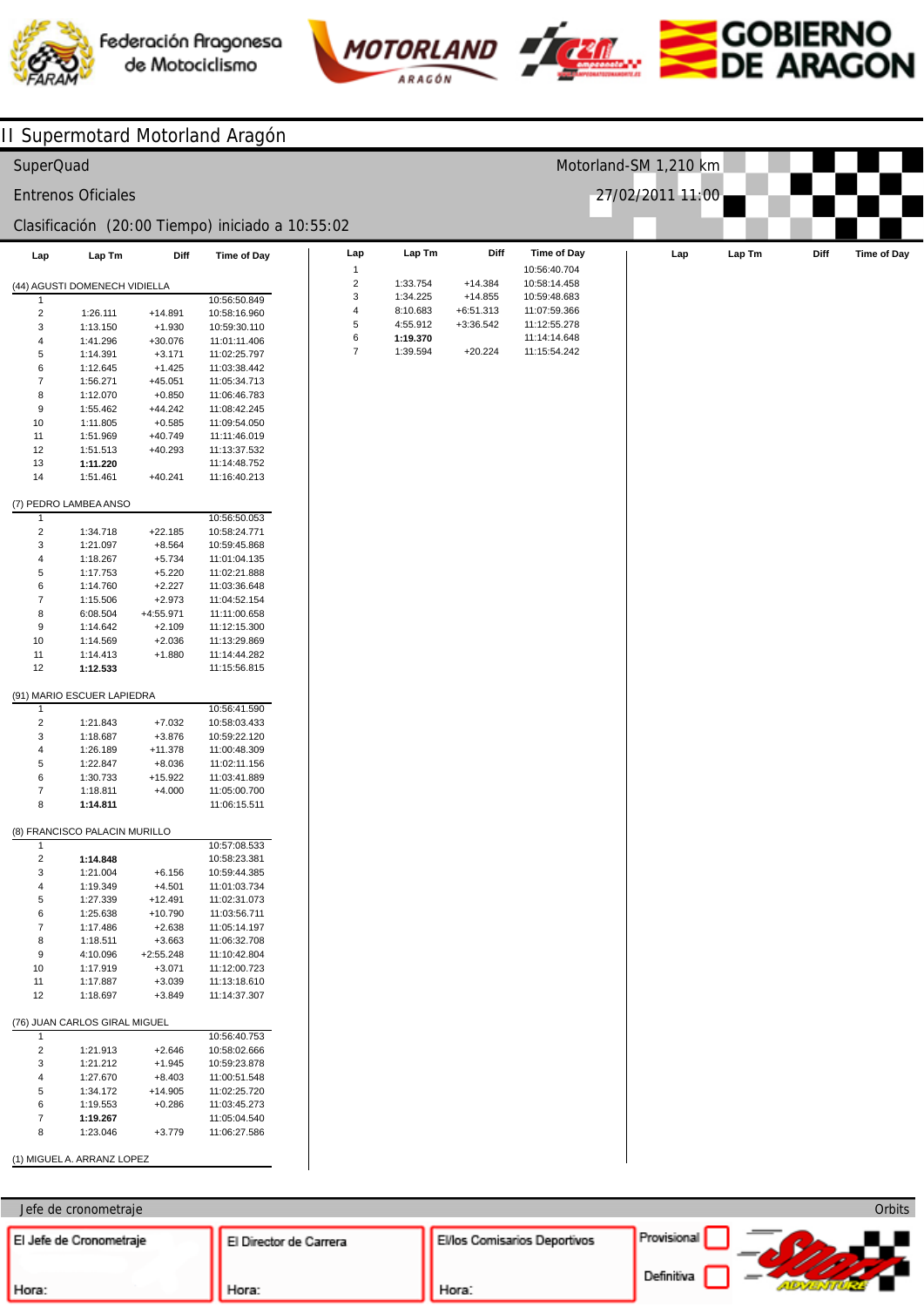



| II Supermotard Motorland Aragón |                       |
|---------------------------------|-----------------------|
| SuperQuad                       | Motorland-SM 1,210 km |
| Primera Manga                   | $27/02/2011$ 12:40    |
| Carrera (15:00 y 2 Vueltas)     |                       |



| Jefe de cronometraje    |                        |                                     | Orbits          |
|-------------------------|------------------------|-------------------------------------|-----------------|
| El Jefe de Cronometraje | El Director de Carrera | <b>El/los Comisarios Deportivos</b> | * Provisional . |
| Hora:                   | Hora:                  | Hora:                               | Definitiva      |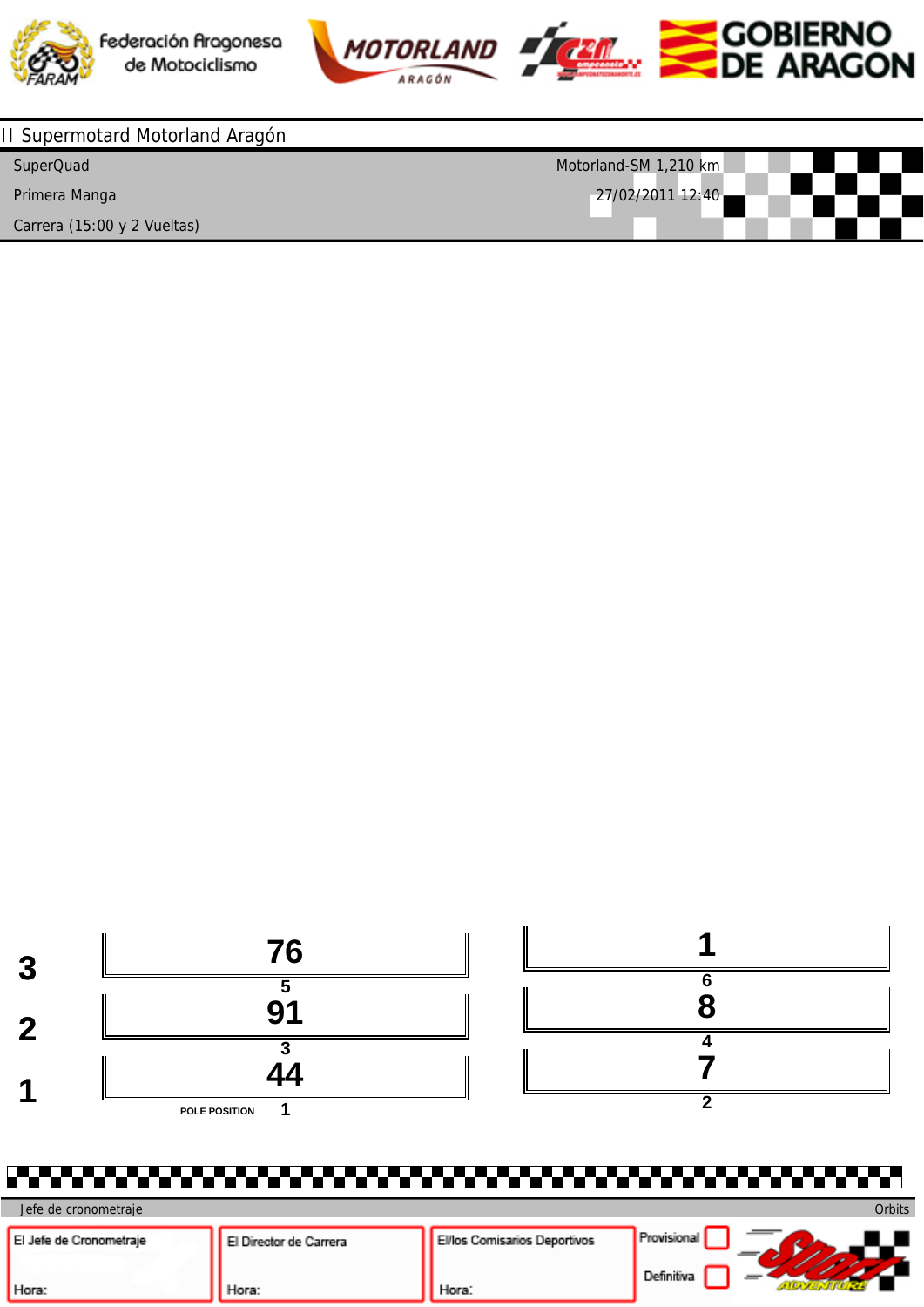





# SCOBIERNO<br>SDE ARAGON

|               |    | II Supermotard Motorland Aragón                 | Clasificado por vueltas |           |                       |                      |                 |               |
|---------------|----|-------------------------------------------------|-------------------------|-----------|-----------------------|----------------------|-----------------|---------------|
| SuperQuad     |    |                                                 |                         |           | Motorland-SM 1,210 km |                      |                 |               |
| Primera Manga |    |                                                 |                         |           |                       | 27/02/2011 12:40     |                 |               |
|               |    | Carrera (15:00 y 2 Vueltas) iniciado a 12:34:52 |                         |           |                       |                      |                 |               |
| Pos.          |    | N° Nombre                                       | <b>VIts</b>             | Total T°  | Dif. $1^\circ$        | <b>Mejor Tm Club</b> |                 | <b>Marca</b>  |
|               |    | PEDRO LAMBEA ANSO                               | 15                      | 18:40.068 |                       | 1:13.148             | Tauste Mc.      | <b>HONDA</b>  |
| 2             | 44 | AGUSTI DOMENECH VIDIELLA                        | 15                      | 18:41.988 | 1.920                 | 1:12.295             | A.D. Aragon Spo | <b>HONDA</b>  |
| 3             | 8  | FRANCISCO PALACIN MURILLO                       | 15                      | 18:42.506 | 2.438                 | 1:12.639             | Mc. Monegros    | <b>HONDA</b>  |
| 4             | 91 | <b>MARIO ESCUER LAPIEDRA</b>                    | 15                      | 19:15.346 | 35.278                | 1:13.698             |                 | <b>KTM</b>    |
|               |    | No clasificado $(75\% = 12$ Vueltas)            |                         |           |                       |                      |                 |               |
| NT            | 76 | JUAN CARLOS GIRAL MIGUEL                        | 10                      | 12:50.032 | NT                    | 1:15.494             | Mc. Ontinar     | <b>SUZUKI</b> |
| <b>NT</b>     |    | MIGUEL A. ARRANZ LOPEZ                          | 5                       | 6:52.953  | ΝT                    | 1:19.750             | Mc. Fuentes     |               |

| <b>Margin of Victory</b>         | Avg. Speed                      | Best Lap Tm | <b>Best Spd</b>              | Best Lap by                 |
|----------------------------------|---------------------------------|-------------|------------------------------|-----------------------------|
| 1.920                            | 58,336                          | 1:12.295    | 60,253                       | 44 - AGUSTI DOMENECH VIDIEL |
| Jefe de cronometraje             |                                 |             |                              | Orbits                      |
| El Jefe de Cronometraje<br>Hora: | El Director de Carrera<br>Hora: | Hora:       | El/los Comisarios Deportivos | Provisional<br>Definitiva   |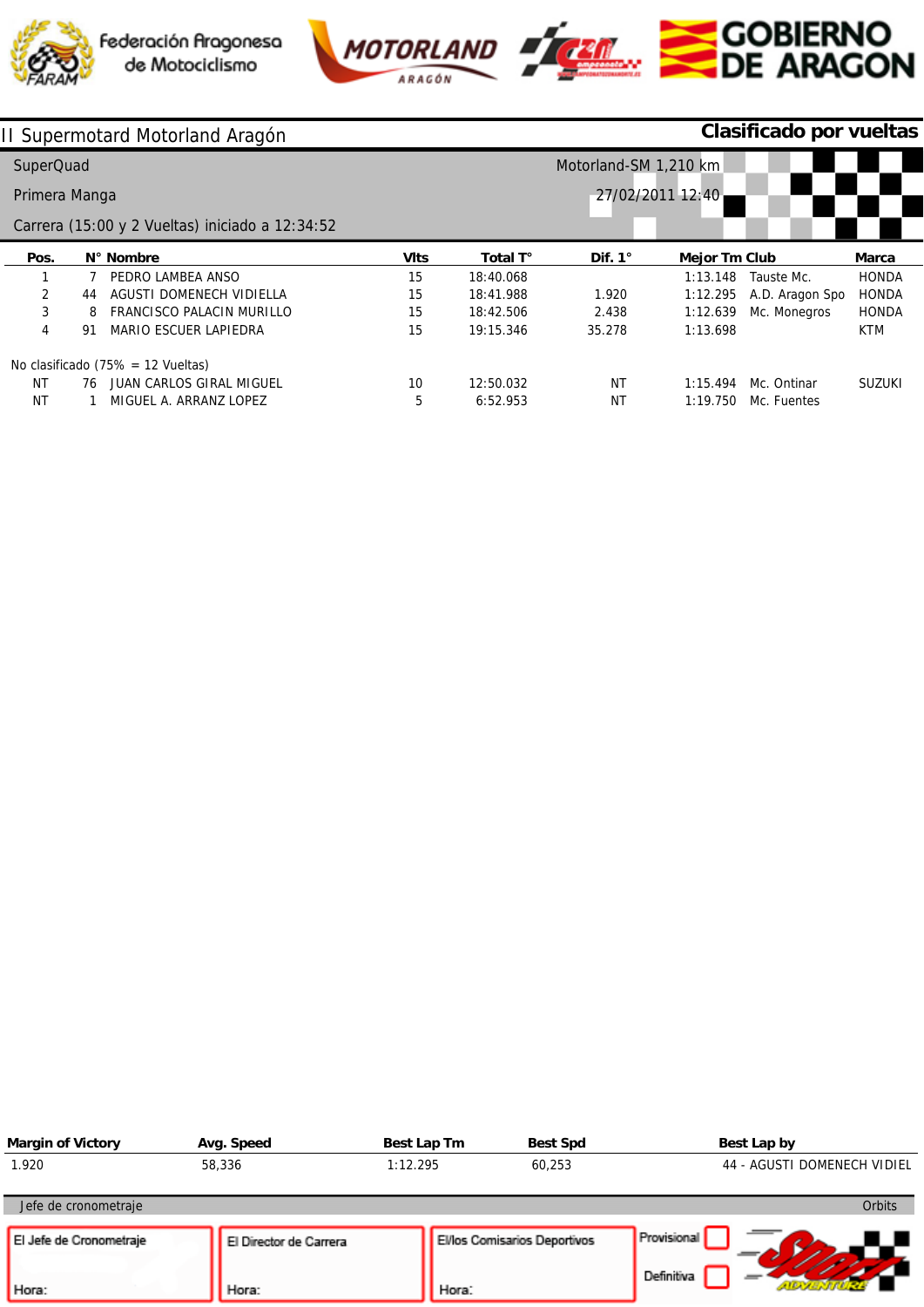





# MOTORLAND **FICER SOBIERNO**

**Orbits** 

#### **Lap** 14 15 (76) JUAN CARLOS GIRAL MIGUEL 1  $\mathcal{L}$ 3 4 5 6 7 8 9 10 (1) MIGUEL A. ARRANZ LOPEZ 1 2 3 4 5 **Lap Tm** 1:18.202 1:26.363 1:17.502 1:16.447 **1:15.494** 1:15.522 1:15.708 1:15.502 1:16.833 1:16.021 1:16.908 1:18.545 1:20.554 1:22.179 **1:19.750** 1:21.229 1:22.775 **Diff** +4.504 +12.665 +2.008  $+0.953$ +0.028 +0.214 +0.008 +1.339 +0.527 +1.414 +3.051 +0.804 +2.429 +1.479 +3.025 **Time of Day** 12:52:41.288 12:54:07.651 12:36:15.357 12:37:31.804 12:38:47.298 12:40:02.820 12:41:18.528 12:42:34.030 12:43:50.863 12:45:06.884 12:46:23.792 12:47:42.337 12:36:19.325 12:37:41.504 12:39:01.254 12:40:22.483 12:41:45.258 **Lap Lap Lap Tm Diff Time of Day** (7) PEDRO LAMBEA ANSO 1 2 3 4 5 6 7 8  $\mathbf{q}$ 10 11 12 13 14 15 (44) AGUSTI DOMENECH VIDIELLA 1 2 3 4 5 6 7 8 9 10 11 12 13 14 15 (8) FRANCISCO PALACIN MURILLO 1  $\overline{2}$ 3 4 5 6 7 8 9 10 11 12 13 14 15 (91) MARIO ESCUER LAPIEDRA 1 2 3 4 5 6 7 8 9 10 11 12 13 **Lap Tm** 1:15.532 1:14.437 1:13.970 1:16.198 1:15.277 1:14.675 1:14.363 1:13.314 **1:13.148** 1:13.152 1:14.757 1:13.416 1:14.841 1:14.406 1:14.783 1:20.469 1:12.998 **1:12.295** 1:17.209 1:14.781 1:13.867 1:13.313 1:13.422 1:14.568 1:13.452 1:12.990 1:18.947 1:13.394 1:13.082 1:13.520 1:16.054 1:14.246 1:14.601 1:17.198 1:14.595 1:14.089 1:16.536 1:14.674 1:14.507 1:13.557 1:14.094 1:15.179 1:13.064 **1:12.639** 1:13.041 1:17.377 1:18.495 1:15.927 1:14.970 1:15.649 1:15.753 1:14.687 1:15.745 1:14.535 **1:13.698** 1:14.150 1:16.574 1:18.927 **Diff** +2.384 +1.289 +0.822 +3.050 +2.129 +1.527 +1.215 +0.166 +0.004 +1.609 +0.268 +1.693 +1.258 +1.635 +8.174 +0.703 +4.914 +2.486 +1.572 +1.018 +1.127 +2.273 +1.157 +0.695 +6.652 +1.099 +0.787 +1.225 +3.415 +1.607 +1.962 +4.559 +1.956 +1.450 +3.897 +2.035 +1.868 +0.918 +1.455 +2.540 +0.425 +0.402 +3.679 +4.797 +2.229 +1.272 +1.951 +2.055 +0.989 +2.047 +0.837 +0.452 +2.876 +5.229 **Time of Day** 12:36:11.636 12:37:26.073 12:38:40.043 12:39:56.241 12:41:11.518 12:42:26.193 12:43:40.556 12:44:53.870 12:46:07.018 12:47:20.170 12:48:34.927 12:49:48.343 12:51:03.184 12:52:17.590 12:53:32.373 12:36:16.455 12:37:29.453 12:38:41.748 12:39:58.957 12:41:13.738 12:42:27.605 12:43:40.918 12:44:54.340 12:46:08.908 12:47:22.360 12:48:35.350 12:49:54.297 12:51:07.691 12:52:20.773 12:53:34.293 12:36:12.791 12:37:27.037 12:38:41.638 12:39:58.836 12:41:13.431 12:42:27.520 12:43:44.056 12:44:58.730 12:46:13.237 12:47:26.794 12:48:40.888 12:49:56.067 12:51:09.131 12:52:21.770 12:53:34.811 12:36:13.976 12:37:32.471 12:38:48.398 12:40:03.368 12:41:19.017 12:42:34.770 12:43:49.457 12:45:05.202 12:46:19.737 12:47:33.435 12:48:47.585 12:50:04.159 12:51:23.086 II Supermotard Motorland Aragón SuperQuad Primera Manga Carrera (15:00 y 2 Vueltas) iniciado a 12:34:52 Motorland-SM 1,210 km 27/02/2011 12:40

### Jefe de cronometraje

Director de Carrera Provisional El Director de Carrera El/los Comisarios Deportivos www.sport-adventure.net  $\sim$  m Licenciado a: SPORT ADVENTURE Definitiva Hora: Hora: Hora: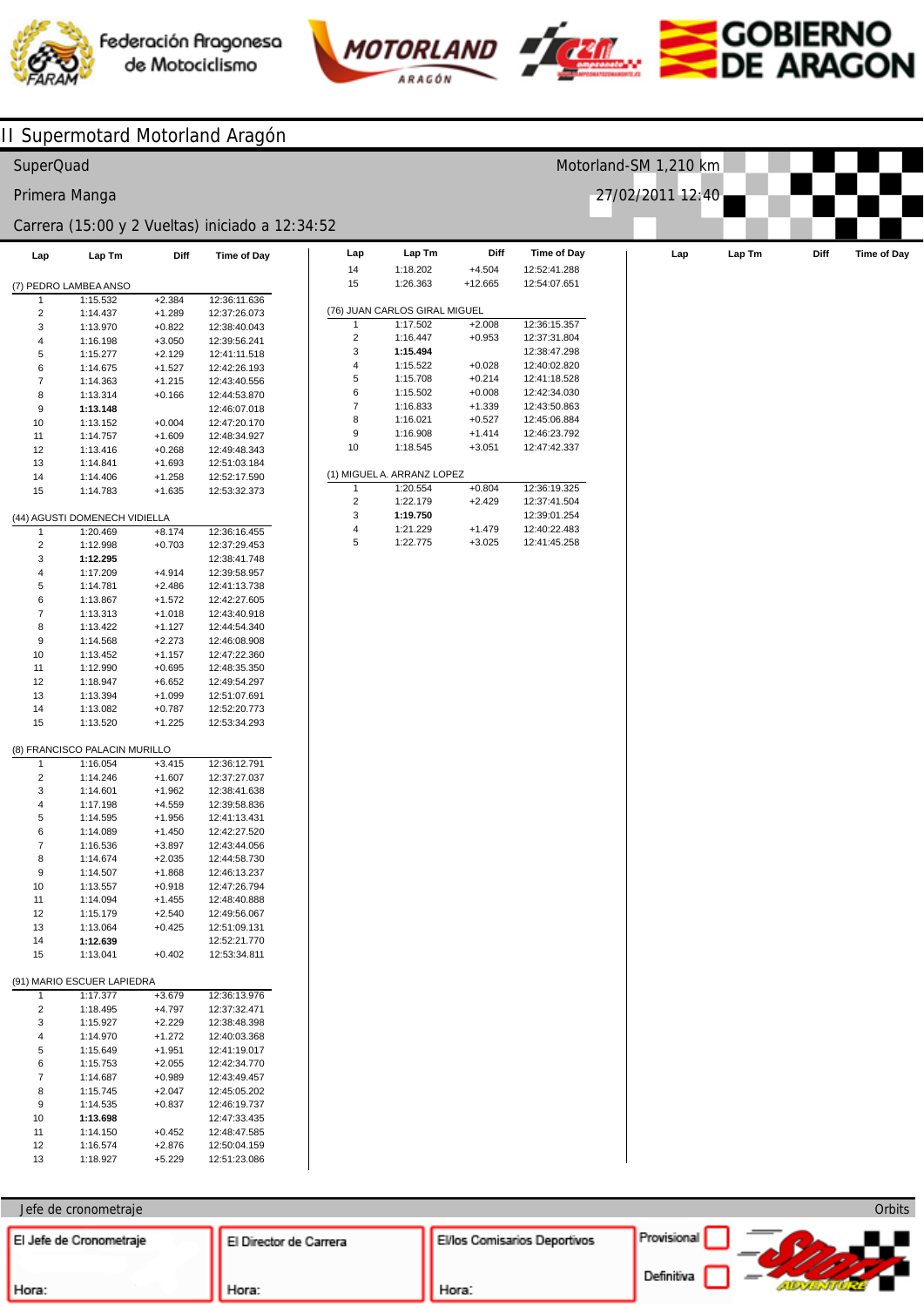





# **COBIERNO**<br>DE ARAGON

|               |    | II Supermotard Motorland Aragón                 |                       | Clasificado por vueltas |                |                      |                 |               |
|---------------|----|-------------------------------------------------|-----------------------|-------------------------|----------------|----------------------|-----------------|---------------|
| SuperQuad     |    |                                                 | Motorland-SM 1,210 km |                         |                |                      |                 |               |
| Segunda Manga |    |                                                 | 27/02/2011 14:20      |                         |                |                      |                 |               |
|               |    | Carrera (15:00 y 2 Vueltas) iniciado a 14:13:47 |                       |                         |                |                      |                 |               |
| Pos.          |    | N° Nombre                                       | <b>VIts</b>           | Total T°                | Dif. $1^\circ$ | <b>Mejor Tm Club</b> |                 | Marca         |
|               | 44 | AGUSTI DOMENECH VIDIELLA                        | 15                    | 18:06.158               |                | 1:10.886             | A.D. Aragon Spo | <b>HONDA</b>  |
| 2             | 8  | FRANCISCO PALACIN MURILLO                       | 15                    | 18:20.604               | 14.446         | 1:12.339             | Mc. Monegros    | <b>HONDA</b>  |
| 3             |    | PEDRO LAMBEA ANSO                               | 15                    | 18:21.814               | 15.656         | 1:11.354             | Tauste Mc.      | <b>HONDA</b>  |
| 4             | 91 | MARIO ESCUER LAPIEDRA                           | 15                    | 18:23.791               | 17.633         | 1:12.073             |                 | <b>KTM</b>    |
| 5             | 76 | JUAN CARLOS GIRAL MIGUEL                        | 15                    | 19:10.401               | 1:04.243       | 1:13.485             | Mc. Ontinar     | <b>SUZUKI</b> |
|               |    | $N = -1 - 15$                                   |                       |                         |                |                      |                 |               |

No clasificado (75% = 12 Vueltas)

NE 1 MIGUEL A. ARRANZ LOPEZ

NE

Mc. Fuentes

| <b>Margin of Victory</b>         | Avg. Speed                      | Best Lap Tm | <b>Best Spd</b>              | Best Lap by                 |
|----------------------------------|---------------------------------|-------------|------------------------------|-----------------------------|
| 14.446                           | 60,157                          | 1:10.886    | 61,451                       | 44 - AGUSTI DOMENECH VIDIEL |
| Jefe de cronometraje             |                                 |             |                              | <b>Orbits</b>               |
| El Jefe de Cronometraje<br>Hora: | El Director de Carrera<br>Hora: | Hora:       | El/los Comisarios Deportivos | Provisional<br>Definitiva   |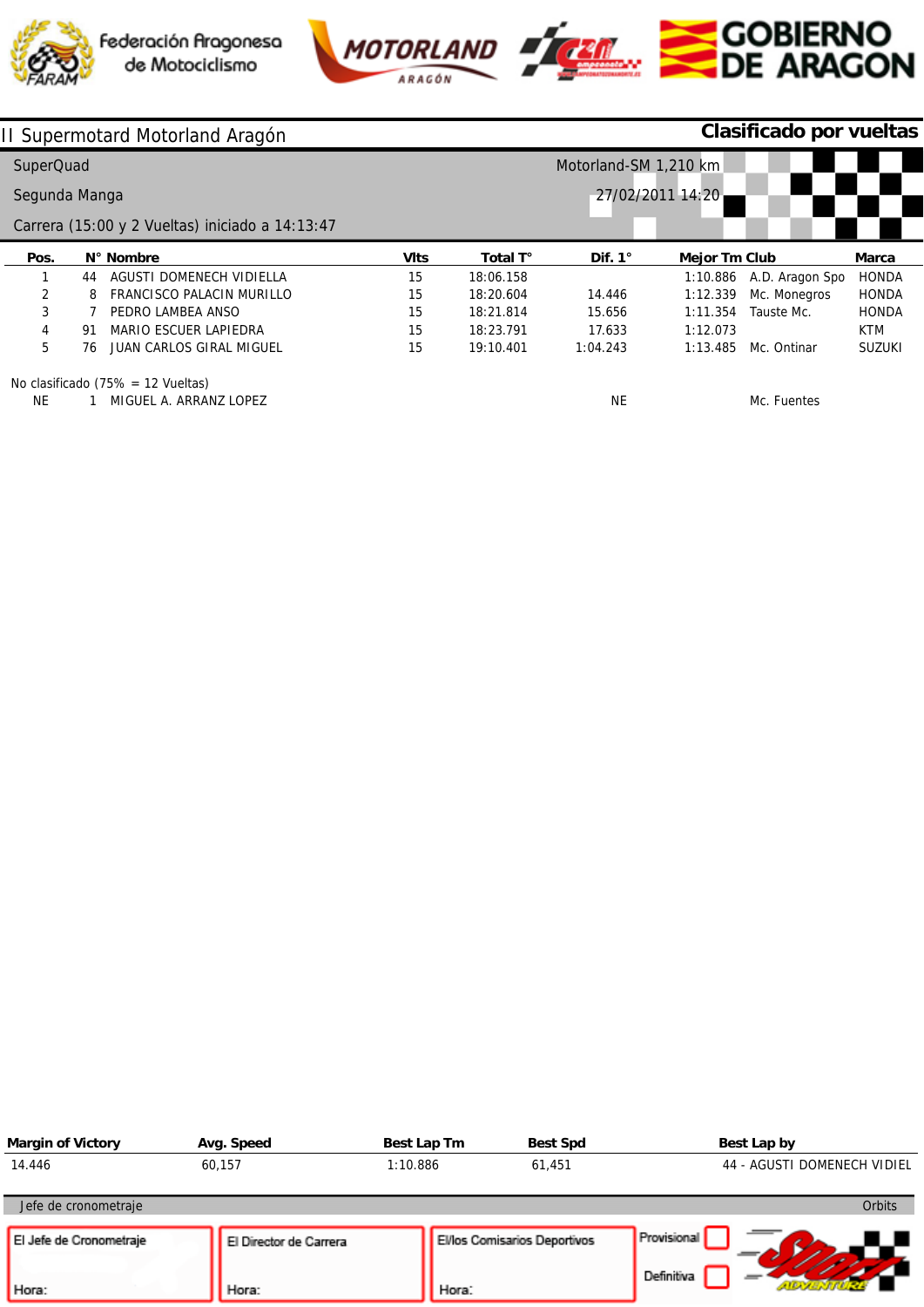



**Lap Tm**



**Time of Day** 14:30:58.652 14:32:11.422

Motorland-SM 1,210 km

27/02/2011 14:20





## SuperQuad

## Segunda Manga

### Carrera (15:00 y 2 Vueltas) iniciado a 14:13:47

| Lap                            | Lap Tm                        | Diff                 | Time of Day  | Lap            | Lap Tm                        | Diff     | <b>Time of Day</b> | Lap | Lap Tm | Diff | Time of Day |
|--------------------------------|-------------------------------|----------------------|--------------|----------------|-------------------------------|----------|--------------------|-----|--------|------|-------------|
|                                |                               |                      |              | 14             | 1:12.470                      | $+0.397$ | 14:30:58.652       |     |        |      |             |
|                                | (44) AGUSTI DOMENECH VIDIELLA |                      |              | 15             | 1:12.770                      | $+0.697$ | 14:32:11.422       |     |        |      |             |
| 1                              | 1:11.911                      | $+1.025$             | 14:15:03.153 |                |                               |          |                    |     |        |      |             |
| $\overline{\mathbf{c}}$        | 1:10.886                      |                      | 14:16:14.039 |                | (76) JUAN CARLOS GIRAL MIGUEL |          |                    |     |        |      |             |
| 3                              | 1:10.919                      | $+0.033$             | 14:17:24.958 | 1              | 1:17.623                      | $+4.138$ | 14:15:09.473       |     |        |      |             |
| 4                              | 1:11.968                      | $+1.082$             | 14:18:36.926 | $\overline{c}$ | 1:15.478                      | $+1.993$ | 14:16:24.951       |     |        |      |             |
| 5                              | 1:11.451                      | $+0.565$             | 14:19:48.377 | 3              | 1:13.485                      |          | 14:17:38.436       |     |        |      |             |
| 6                              | 1:11.889                      | $+1.003$             | 14:21:00.266 | 4              | 1:16.802                      | $+3.317$ | 14:18:55.238       |     |        |      |             |
| $\overline{7}$                 | 1:12.475                      | $+1.589$             | 14:22:12.741 | 5              | 1:15.455                      | $+1.970$ | 14:20:10.693       |     |        |      |             |
| 8                              | 1:12.584                      | $+1.698$             | 14:23:25.325 | 6              | 1:14.946                      | $+1.461$ | 14:21:25.639       |     |        |      |             |
| 9                              | 1:12.375                      | $+1.489$             | 14:24:37.700 | $\overline{7}$ | 1:16.367                      | $+2.882$ | 14:22:42.006       |     |        |      |             |
| 10                             | 1:12.230                      | $+1.344$             | 14:25:49.930 | 8              | 1:14.630                      | $+1.145$ | 14:23:56.636       |     |        |      |             |
| 11                             | 1:12.263                      | $+1.377$             | 14:27:02.193 | 9              | 1:16.659                      | $+3.174$ | 14:25:13.295       |     |        |      |             |
| 12                             | 1:12.320                      | $+1.434$             | 14:28:14.513 | 10             | 1:16.157                      | $+2.672$ | 14:26:29.452       |     |        |      |             |
| 13                             | 1:13.107                      | $+2.221$             | 14:29:27.620 | 11             | 1:15.960                      | $+2.475$ | 14:27:45.412       |     |        |      |             |
| 14                             | 1:12.658                      | $+1.772$             | 14:30:40.278 | 12             | 1:17.172                      | $+3.687$ | 14:29:02.584       |     |        |      |             |
| 15                             | 1:13.511                      | $+2.625$             | 14:31:53.789 | 13             | 1:17.395                      | $+3.910$ | 14:30:19.979       |     |        |      |             |
|                                |                               |                      |              | 14             | 1:17.236                      | $+3.751$ | 14:31:37.215       |     |        |      |             |
|                                | (8) FRANCISCO PALACIN MURILLO |                      |              | 15             | 1:20.817                      | $+7.332$ | 14:32:58.032       |     |        |      |             |
|                                |                               |                      |              |                |                               |          |                    |     |        |      |             |
| $\mathbf{1}$<br>$\overline{2}$ | 1:14.634<br>1:12.671          | $+2.295$<br>$+0.332$ | 14:15:06.376 |                |                               |          |                    |     |        |      |             |
|                                |                               |                      | 14:16:19.047 |                |                               |          |                    |     |        |      |             |
| 3                              | 1:13.007                      | $+0.668$             | 14:17:32.054 |                |                               |          |                    |     |        |      |             |
| 4                              | 1:13.359                      | $+1.020$             | 14:18:45.413 |                |                               |          |                    |     |        |      |             |
| $\,$ 5 $\,$                    | 1:13.387                      | $+1.048$             | 14:19:58.800 |                |                               |          |                    |     |        |      |             |
| 6                              | 1:13.282                      | $+0.943$             | 14:21:12.082 |                |                               |          |                    |     |        |      |             |
| $\overline{7}$                 | 1:13.368                      | $+1.029$             | 14:22:25.450 |                |                               |          |                    |     |        |      |             |
| 8                              | 1:12.933                      | $+0.594$             | 14:23:38.383 |                |                               |          |                    |     |        |      |             |
| 9                              | 1:13.638                      | $+1.299$             | 14:24:52.021 |                |                               |          |                    |     |        |      |             |
| 10                             | 1:13.726                      | $+1.387$             | 14:26:05.747 |                |                               |          |                    |     |        |      |             |
| 11                             | 1:12.442                      | $+0.103$             | 14:27:18.189 |                |                               |          |                    |     |        |      |             |
| 12                             | 1:12.339                      |                      | 14:28:30.528 |                |                               |          |                    |     |        |      |             |
| 13                             | 1:12.897                      | $+0.558$             | 14:29:43.425 |                |                               |          |                    |     |        |      |             |
| 14                             | 1:12.339                      |                      | 14:30:55.764 |                |                               |          |                    |     |        |      |             |
| 15                             | 1:12.471                      | $+0.132$             | 14:32:08.235 |                |                               |          |                    |     |        |      |             |
|                                |                               |                      |              |                |                               |          |                    |     |        |      |             |
|                                | (7) PEDRO LAMBEA ANSO         |                      |              |                |                               |          |                    |     |        |      |             |
| $\mathbf{1}$                   | 1:17.532                      | $+6.178$             | 14:15:08.937 |                |                               |          |                    |     |        |      |             |
| $\overline{c}$                 | 1:12.696                      | $+1.342$             | 14:16:21.633 |                |                               |          |                    |     |        |      |             |
| 3                              | 1:13.016                      | $+1.662$             | 14:17:34.649 |                |                               |          |                    |     |        |      |             |
| 4                              | 1:13.301                      | $+1.947$             | 14:18:47.950 |                |                               |          |                    |     |        |      |             |
| 5                              | 1:13.726                      | $+2.372$             | 14:20:01.676 |                |                               |          |                    |     |        |      |             |
| 6                              | 1:13.744                      | $+2.390$             | 14:21:15.420 |                |                               |          |                    |     |        |      |             |
| $\overline{7}$                 | 1:13.702                      | $+2.348$             | 14:22:29.122 |                |                               |          |                    |     |        |      |             |
| 8                              | 1:12.518                      | $+1.164$             | 14:23:41.640 |                |                               |          |                    |     |        |      |             |
| 9                              | 1:14.317                      | $+2.963$             | 14:24:55.957 |                |                               |          |                    |     |        |      |             |
| 10                             | 1:12.508                      | $+1.154$             | 14:26:08.465 |                |                               |          |                    |     |        |      |             |
| 11                             | 1:12.573                      | $+1.219$             | 14:27:21.038 |                |                               |          |                    |     |        |      |             |
| 12                             | 1:12.231                      | $+0.877$             | 14:28:33.269 |                |                               |          |                    |     |        |      |             |
| 13                             | 1:11.981                      | $+0.627$             | 14:29:45.250 |                |                               |          |                    |     |        |      |             |
| 14                             | 1:11.354                      |                      | 14:30:56.604 |                |                               |          |                    |     |        |      |             |
| 15                             | 1:12.841                      | $+1.487$             | 14:32:09.445 |                |                               |          |                    |     |        |      |             |
|                                |                               |                      |              |                |                               |          |                    |     |        |      |             |
|                                | (91) MARIO ESCUER LAPIEDRA    |                      |              |                |                               |          |                    |     |        |      |             |
| $\mathbf{1}$                   | 1:16.670                      | $+4.597$             | 14:15:08.333 |                |                               |          |                    |     |        |      |             |
| $\overline{c}$                 | 1:14.588                      | $+2.515$             | 14:16:22.921 |                |                               |          |                    |     |        |      |             |
| 3                              | 1:13.752                      | $+1.679$             | 14:17:36.673 |                |                               |          |                    |     |        |      |             |
| 4                              | 1:14.106                      | $+2.033$             | 14:18:50.779 |                |                               |          |                    |     |        |      |             |
| 5                              | 1:13.810                      | $+1.737$             | 14:20:04.589 |                |                               |          |                    |     |        |      |             |
| 6                              | 1:13.503                      | $+1.430$             | 14:21:18.092 |                |                               |          |                    |     |        |      |             |
| $\overline{7}$                 | 1:12.719                      | $+0.646$             | 14:22:30.811 |                |                               |          |                    |     |        |      |             |
| 8                              | 1:12.671                      | $+0.598$             | 14:23:43.482 |                |                               |          |                    |     |        |      |             |
| 9                              | 1:13.259                      | $+1.186$             | 14:24:56.741 |                |                               |          |                    |     |        |      |             |
| 10                             | 1:13.027                      | $+0.954$             | 14:26:09.768 |                |                               |          |                    |     |        |      |             |
| 11                             | 1:12.119                      | $+0.046$             | 14:27:21.887 |                |                               |          |                    |     |        |      |             |
| 12                             | 1:12.073                      |                      | 14:28:33.960 |                |                               |          |                    |     |        |      |             |

|                | (76) JUAN CARLOS GIRAL MIGUEL |          |              |
|----------------|-------------------------------|----------|--------------|
| 1              | 1:17.623                      | $+4.138$ | 14:15:09.473 |
| 2              | 1:15.478                      | $+1.993$ | 14:16:24.951 |
| 3              | 1:13.485                      |          | 14:17:38.436 |
| 4              | 1:16.802                      | $+3.317$ | 14:18:55.238 |
| 5              | 1:15.455                      | $+1.970$ | 14:20:10.693 |
| 6              | 1:14.946                      | $+1.461$ | 14:21:25.639 |
| $\overline{7}$ | 1:16.367                      | $+2.882$ | 14:22:42.006 |
| 8              | 1:14.630                      | $+1.145$ | 14:23:56.636 |
| 9              | 1:16.659                      | $+3.174$ | 14:25:13.295 |
| 10             | 1:16.157                      | $+2.672$ | 14:26:29.452 |
| 11             | 1:15.960                      | $+2.475$ | 14:27:45.412 |
| 12             | 1:17.172                      | $+3.687$ | 14:29:02.584 |
| 13             | 1:17.395                      | $+3.910$ | 14:30:19.979 |
| 14             | 1:17.236                      | $+3.751$ | 14:31:37.215 |
| 15             | 1:20.817                      | $+7.332$ | 14:32:58.032 |

**Diff** +0.397 +0.697

### Jefe de cronometraje

1:12.222

+0.149

14:29:46.182

13

| El Jefe de Cronometraje | El Director de Carrera | <b>EVos Comisarios Deportivos</b> | Provisional |
|-------------------------|------------------------|-----------------------------------|-------------|
| Hora:                   | Hora:                  | Hora:                             | Definitiva  |

Orbits